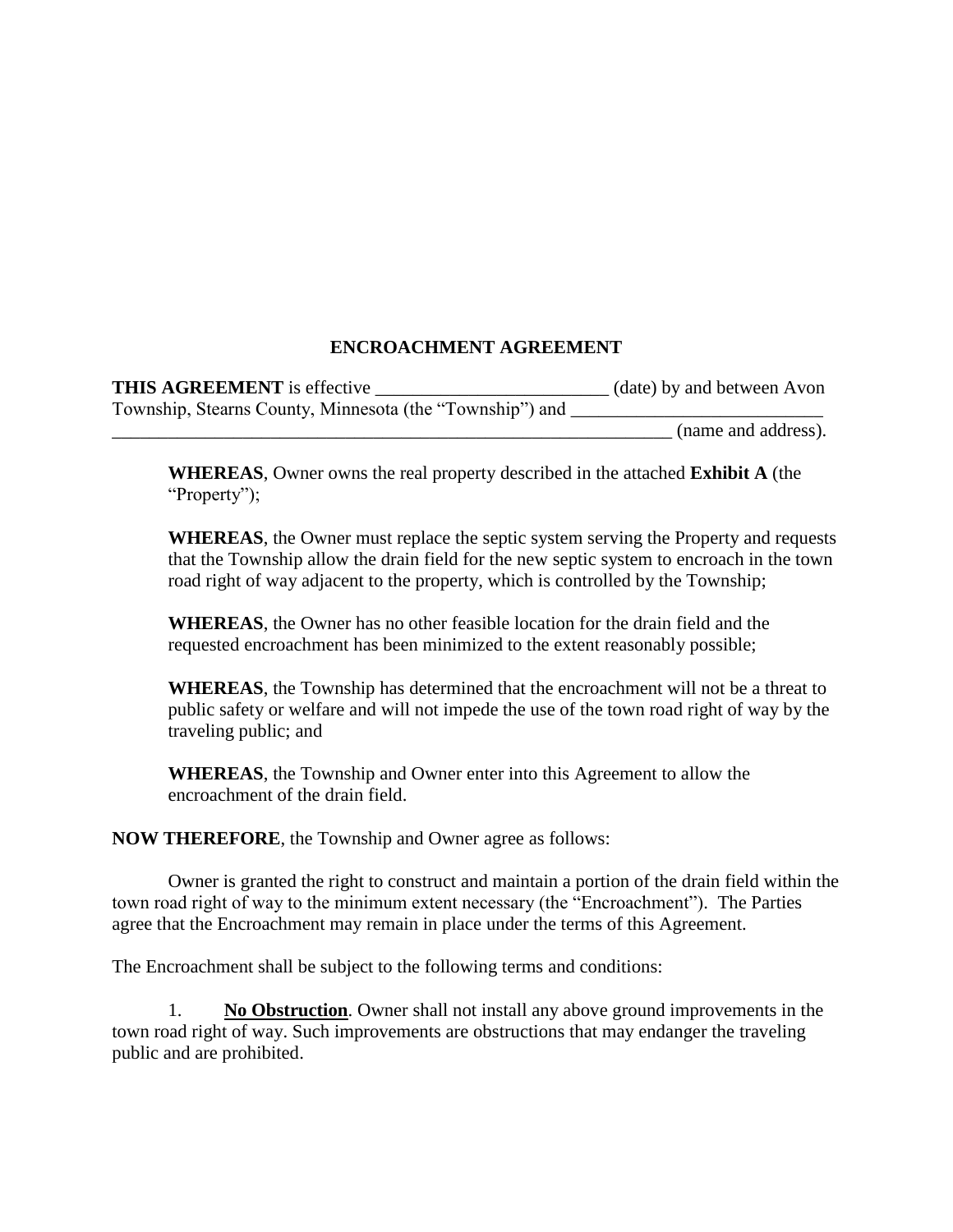2. **Termination**. This Agreement shall terminate at the time the Encroachment is removed or upon written notice from the Township that the Encroachment must be removed to accommodate a road project within the town road right of way.

Upon written notice of termination of this Agreement, the Owner shall have 180 days to remove the Encroachment and restore the town road right of way to its natural condition at Owner's sole cost. If not so removed and restored, the Township may remove the Encroachment and restore the town road right of way to its natural condition and any cost incurred shall be the obligation of the Owner.

3. **Real Estate Taxes.** Owner agrees that they are responsible for all real estate property taxes that in any way result from this Agreement.

4. **Indemnification.** Owner shall indemnify and hold harmless the Township and its agents and employees from and against all claims, damages, losses and expenses, including attorney's fees, arising out of or resulting from the existence, maintenance or use of the Encroachment including damage to or the loss of the use of the Encroachment. Owner warrants and represents that it is the owner of the property and has full authority to enter into this Agreement.

5. **Agreement Runs with the Land.** The covenants, terms, conditions, provisions and understandings in this Agreement shall run with the land and be binding upon and inure to the benefit of the Parties and their successors and assigns.

**IN WITNESS WHEREOF**, each party to this instrument has caused it to be executed on the date indicated below.

AVON TOWN BOARD

| $By$ $\overline{\phantom{0}}$ |      |         |
|-------------------------------|------|---------|
|                               | name | , Chair |
| ATTEST:                       |      |         |
|                               |      |         |
|                               | name | , Clerk |
| <b>OWNER</b>                  |      |         |

\_\_\_\_\_\_\_\_\_\_\_\_\_\_\_\_\_\_\_\_\_\_\_\_\_\_\_\_\_\_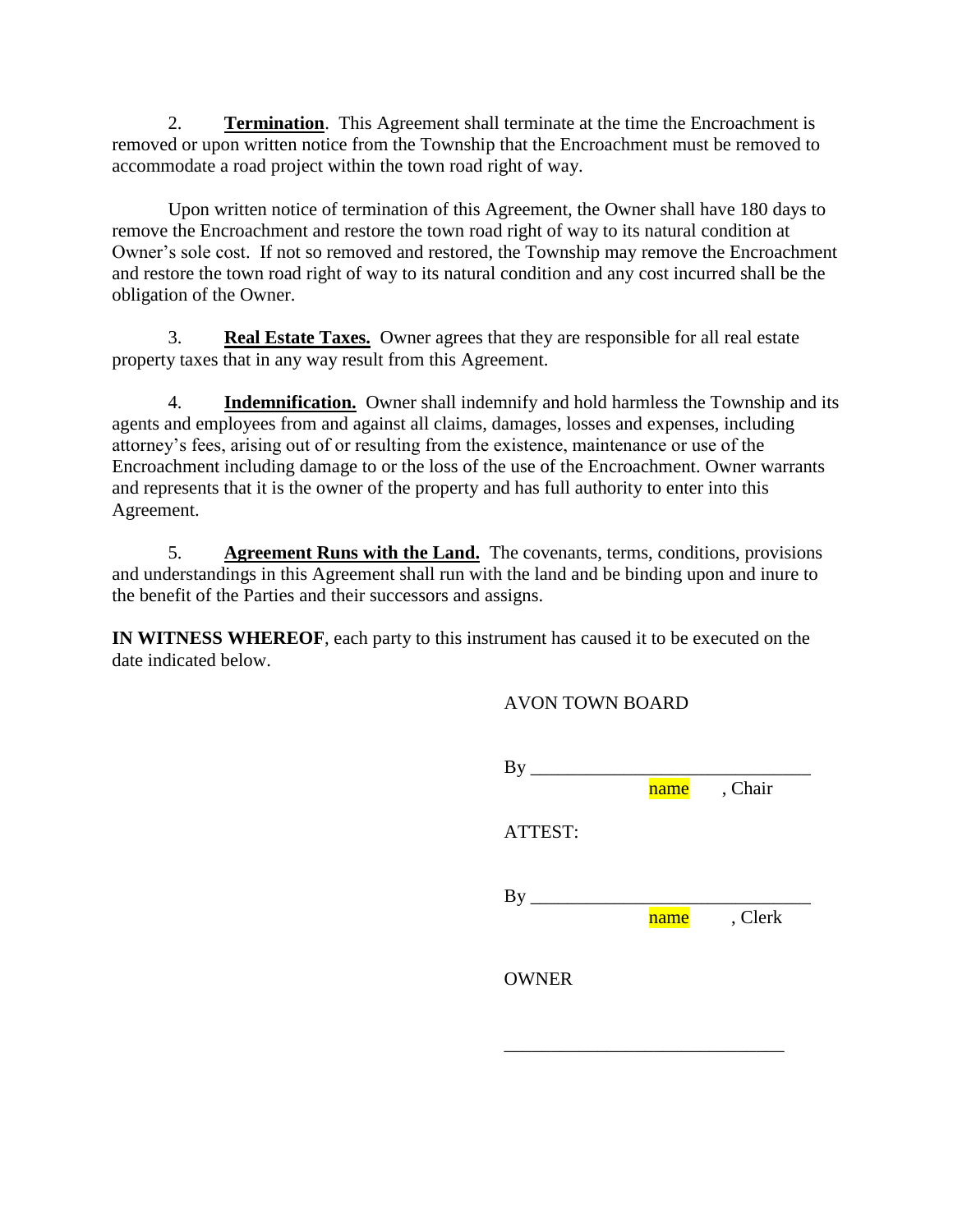## STATE OF MINNESOTA ) ) SS COUNTY OF STEARNS )

On this \_\_\_\_\_\_\_\_\_\_\_\_\_\_\_\_\_\_\_\_\_\_(date), before me, a Notary Public for this County, personally appeared name, Supervisor, Avon Township, who I know to be the person described in the foregoing instrument, and who acknowledged that he executed that instrument as his free act and deed on behalf of the Township.

Notary Public

\_\_\_\_\_\_\_\_\_\_\_\_\_\_\_\_\_\_\_\_\_\_\_\_\_\_\_\_\_\_\_\_\_\_\_

\_\_\_\_\_\_\_\_\_\_\_\_\_\_\_\_\_\_\_\_\_\_\_\_\_\_\_\_\_\_\_\_\_\_\_

\_\_\_\_\_\_\_\_\_\_\_\_\_\_\_\_\_\_\_\_\_\_\_\_\_\_\_\_\_\_\_\_\_\_\_

## STATE OF MINNESOTA ) ) SS COUNTY OF STEARNS )

On this \_\_\_\_\_\_\_\_\_\_\_\_\_\_\_\_\_\_\_\_\_\_ (date), before me, a Notary Public for this County, personally appeared name, Clerk, Avon Township, who I know to be the person described in the foregoing instrument, and who acknowledged that he executed that instrument as his free act and deed on behalf of the Township.

Notary Public

# STATE OF MINNESOTA (1) ) SS COUNTY OF STEARNS  $\qquad$  )

On this \_\_\_\_\_\_\_\_\_\_\_\_\_\_\_\_\_\_\_\_\_\_ (date), before me, a Notary Public for this County, personally appeared \_\_\_\_\_\_\_\_\_\_\_\_\_\_\_\_\_\_\_\_\_\_\_\_\_\_, who I know to be the person described in the foregoing instrument, and who acknowledged that he executed that instrument as his free act and deed.

Notary Public

#### **THIS INSTRUMENT DRAFTED BY:**

Rinke Noonan (AAR) 1015 W. St. Germain St., Suite 300 P.O. Box 1497 St. Cloud, MN 56302-1497 (320) 251-6700 File No. 663.076